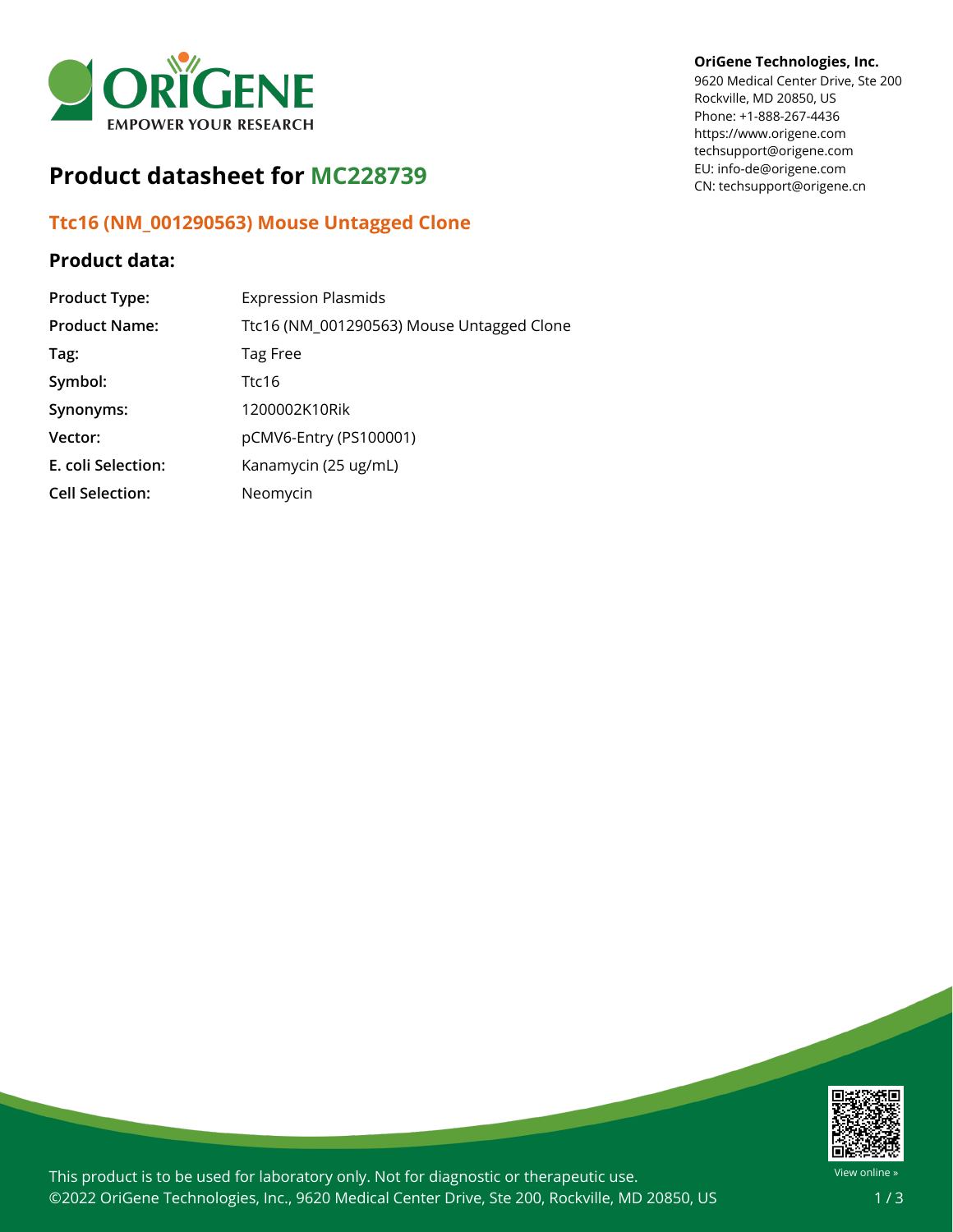**Fully Sequenced ORF:** >MC228739 representing NM\_001290563 Red=Cloning site Blue=ORF Orange=Stop codon

> TTTTGTAATACGACTCACTATAGGGCGGCCGGGAATTCGTCGACTGGATCCGGTACCGAGGAGATCTGCC **GCCGCGATCGCC**

> ATGACAGACAGAAGCAAGACTCAGAGAACTCCATCTGCCTCTAGCTCTAGAACGGGGTTATTAAAGGAGC CTCACAGTGCCCGTTCCCAGAAAACTCCAAAGCTAAAGGTTCCTGAAGCCCCAGAGAAGATCCTGCGACG CATCTTTGGGACCAGTCATGTGTTCTATGTTATGACAGATCCTACAAAACGAAGGATGATAGGATCAACA GTGCCTGCCAAAGTCAGAGAGTACTATAACCAAGGCCATCAGTGCCTCCTACAAGAGGACTGGGAGATGT CTGTGCTGTTCTTCTCCCGTGCCCTCCACCTGGACCCCAAACTGGTAGACTTCTATGTATTCCGTGCTGA GGCCTTCATCCAACTCTGTGACTTCTCCTCTGCCCTCCAGAACCTCCGCAGGGCCTACTCCTATGACCCA GGGAATAACAAGTACCTGAACCGGCTGGCCTTTGTGCTCTACCTACAGGGTCAGTGCCTGTATGAGCTGT GTGACTTCCAGGAAGCCCTCTGTGTCTTCCTGCAAGCCTCCGACCTCCAGCCCCAAAACGCTTCCTTCAG TTACCGATGCATGGCCTGCCTGCTGGCCCTCAAGCGGTATCACGACTGCCTCGCCCTCATCACTAGGGAG GTGAAGCAGGGCAGGGCCAGCGCTGATGTCTACATCCTCCGGGCTCGGCTCTACAACTTCTTCCAGAAGG CCAAGCTCTGCTATCAGGACCTTCGAAGCGCCTTGCTCCTAGATCCCTTGCACGCACAGGCCAAAGGGCT ACTCCAGAAGATGGTGGACCAGGCCAAGCAGTCTCTCCAAGATGCCAGCACCCTGGCCGTGCAGGGCAAG GTGCACCGTGCACTGAAGTGCATCAACTGTGCCATTGAGAACAATCCCCTGGATCCCAACTTCTTCTTCT TCCGGGGCACCTTGCGTAGACGGCTCCAGCAATTTGACCATGCTGTGGAAGACTTCCTGAAGGCAATGGA CATGGTGACTGACACCCAGGACAACCTAGTGAAGCAGGCGCAGCGTCAGCTGCTGCTGACTTACAATGAC TTTGCTGTGCACTGCTACAACCATGGTGCCTATCAGGAGGGCGTGCTGCTGCTGAACAAGGCTATCAGAG ACGAGCAGAATGAGAAGGGCTTGTACATCAACCGTGGGGATTGCTTCTTCCAGCTGGGCAACCTGGCCTT CGCGGAGGCTGACTACAAGCAAGCGCTGGCCCTGAGCCCGCTGGATGAAGGAGCCAACTTGCGCATGGGT GTGCTGCAGGAGAAGCTGGGCTTCTGCCAGCAGAAACACAGGCAGTTCCAGACAGCAGAGGAGCACTTCT CGGAGGCCATAAGGCACAGCCCTCAGAAACCACAGTACTACCTGCACCGGGCCAAGTGCCGACAGTTCCT GCAGAACACTCTGGGGGCCCGCCTGGATGTCGCTACTGTACTGCTTCTCAATCCCGAGTATCCCAAGATG GCTGCAGTGATGAACACCCTCTTTCCTAGCATGACTGTGGAGAATGTGCTTAAGTCCCAAGTGGCCGAAC TGGCCAAGCTCCAGCTAAGTCGGATGATAGAAAATGGGCCGAAGAACATCTACCCTCAGAGCACTGTGGT GCAGCGGTTATTGGAACGCAGGAAAGCCCAAGTCCTGGTGAAGCTCTGGAAGCAGGAACGTCTTGGGACC CCTGAAGAGGAAGTGACTCTTTACCAGGCTCCGCAGCTGGCAGAGGAAAAAAAGGTGAAAACCGCTCGCA GAAGGACATCCCTGACAGACAGCTATGCGGACCAGACCTCCTCAGGCTCCGTCTTTAGCAGTTTGCACCA GAGGCTCTCGGATCCCCACCTCCGCCGGCGGCCGGCGGGGCGGCAGATGTTTCGAGCCCCTGCGAACTGC CGGCTGCCCGCCCGTCCGCACCGGCTCCCACCCCTCACCCGGCAAGTCGGGCCAGAAGTCGCATTCGCAG AACGAGCCGAAGGTGCAGCGCAGAGAAGCCACGTCCCAGGCGGCGGCGGCAGCCAAGGCCAGCCCGAGCA GCCCGAGGATCGAGCCCCAGGGCCGGTAGCCGTGCCTCGCCACCGCCATCCGGTTGAGGCCCGATTTCGG TCAGAGGCCGCCCACCGCCAGAACCTGTGA

> ACGCGTACGCGGCCGCTCGAGCAGAAACTCATCTCAGAAGAGGATCTGGCAGCAAATGATATCCTGGATT ACAAGGATGACGACGATAAGGTTTAA

| <b>Restriction Sites:</b> | Sgfl-Mlul                                                                                                                                                                                                                                                                                                                                               |
|---------------------------|---------------------------------------------------------------------------------------------------------------------------------------------------------------------------------------------------------------------------------------------------------------------------------------------------------------------------------------------------------|
| ACCN:                     | NM 001290563                                                                                                                                                                                                                                                                                                                                            |
| <b>Insert Size:</b>       | $2130$ bp                                                                                                                                                                                                                                                                                                                                               |
| <b>OTI Disclaimer:</b>    | Our molecular clone sequence data has been matched to the reference identifier above as a<br>point of reference. Note that the complete sequence of our molecular clones may differ from<br>the sequence published for this corresponding reference, e.g., by representing an alternative<br>RNA splicing form or single nucleotide polymorphism (SNP). |

This product is to be used for laboratory only. Not for diagnostic or therapeutic use. ©2022 OriGene Technologies, Inc., 9620 Medical Center Drive, Ste 200, Rockville, MD 20850, US